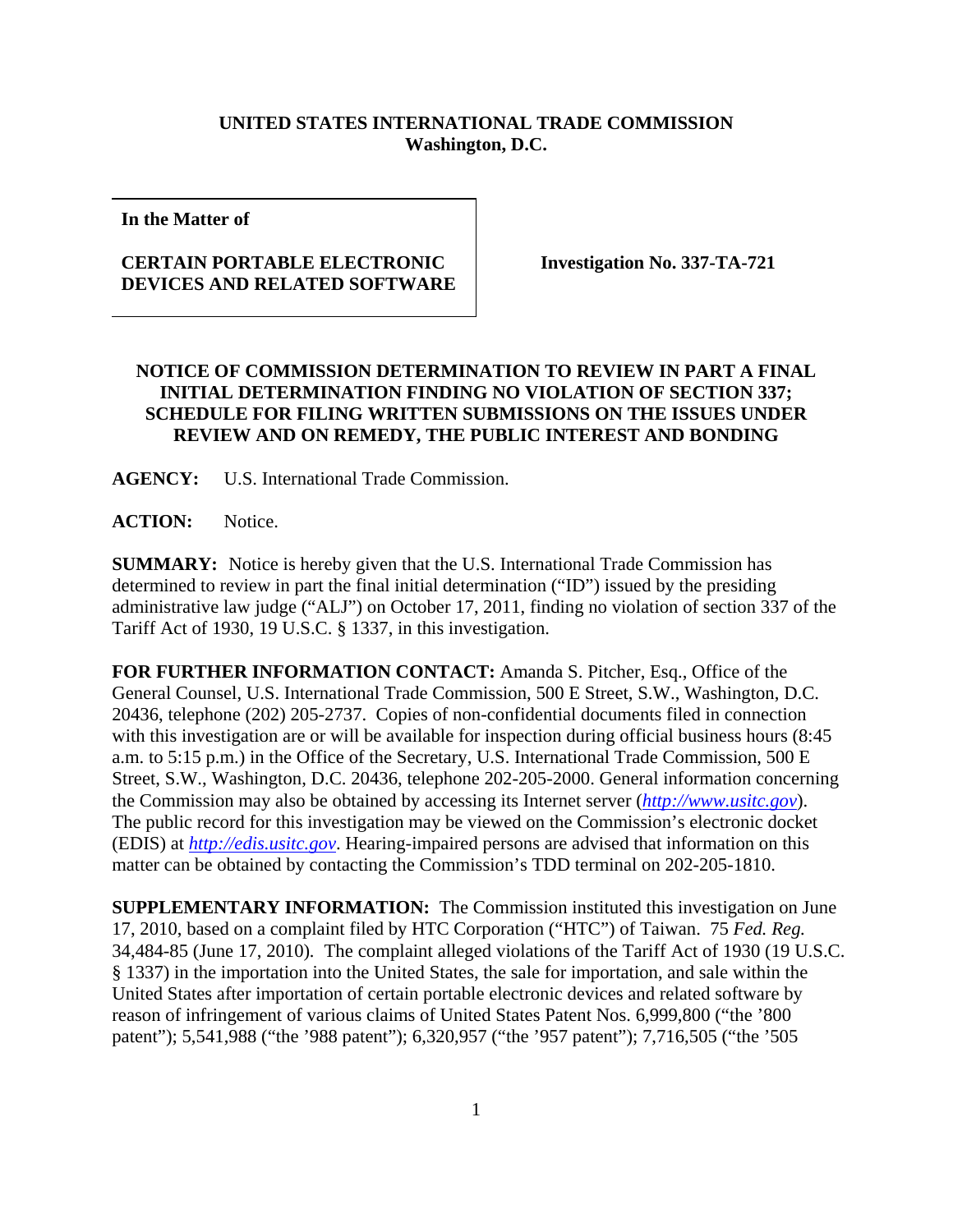patent"); and 6,058,183 ("the '183 patent") (subsequently terminated from the investigation). The complaint named Apple Inc. as the Respondent.

October 17, 2011, the ALJ issued his final ID, finding no violation of section 337 by the respondent. Specifically, the ALJ found that the Commission has subject matter jurisdiction and that Apple did not contest that the Commission has *in rem* and *in personam* jurisdiction. The ALJ also found that there was an importation into the United States, sale for importation, or sale within the United States after importation of the accused portable electronic devices and related software. Regarding infringement, the ALJ found that Apple does not infringe claims 1-3 and 8-10 of the 800 patent, claims 1 and 10 of the '988 patent, claims 8-9 of the '957 patent and claims 1-2 of the '505 patent. With respect to invalidity, the ALJ found that the asserted claims are not invalid. Finally, the ALJ concluded that an industry exists within the United States that practices the '988 and '957 patents, but not the '800 and '505 patents as required by 19 U.S.C. § 1337(a)(2).

On October 31, 2011 HTC filed a petition for review of the ID, which also included a contingent petition for review. Also on October 31, 2011, Apple filed a contingent petition for review. On November 8, 2011, the parties filed responses to the petition and contingent petitions for review.

Having examined the record of this investigation, including the ALJ's final ID, the petitions for review, and the responses thereto, the Commission has determined to review the final ID in part. Specifically, the Commission has determined to review the ALJ's findings with respect to the '800 patent. The Commission also determined to review the ALJ's construction and finding that the accused portable electronic devices and related software do not meet the "manually operable selector" limitation of independent claim 1 of the '988 patent and independent claim 8 of the '957. Having reviewed this limitation, the Commission declines to a take position on it. The Commission has determined not to review any other issues in the ID. The investigation is therefore terminated with respect to the '500, '988 and '957 patents.

The parties are requested to brief their positions on the issues under review with reference to the applicable law and the evidentiary record. In connection with its review, the Commission is particularly interested in a response to the following questions:

> 1. In the Accused iPhones, is the applications processor power management unit (AP PMU) a part of the personal digital assistant (PDA), the mobile phone system, or both?

> 2. In the Accused iPhones, when the VDD\_FAULT\_LOWER threshold is met, irrespective of whether the SOC1 threshold is met, does the PDA, the mobile phone system, or both, switch between modes? In the Accused iPhones, when the SOC1 threshold is met, irrespective of whether the VDD\_FAULT\_LOWER threshold is met, does the PDA, the mobile phone system, or both, switch between modes?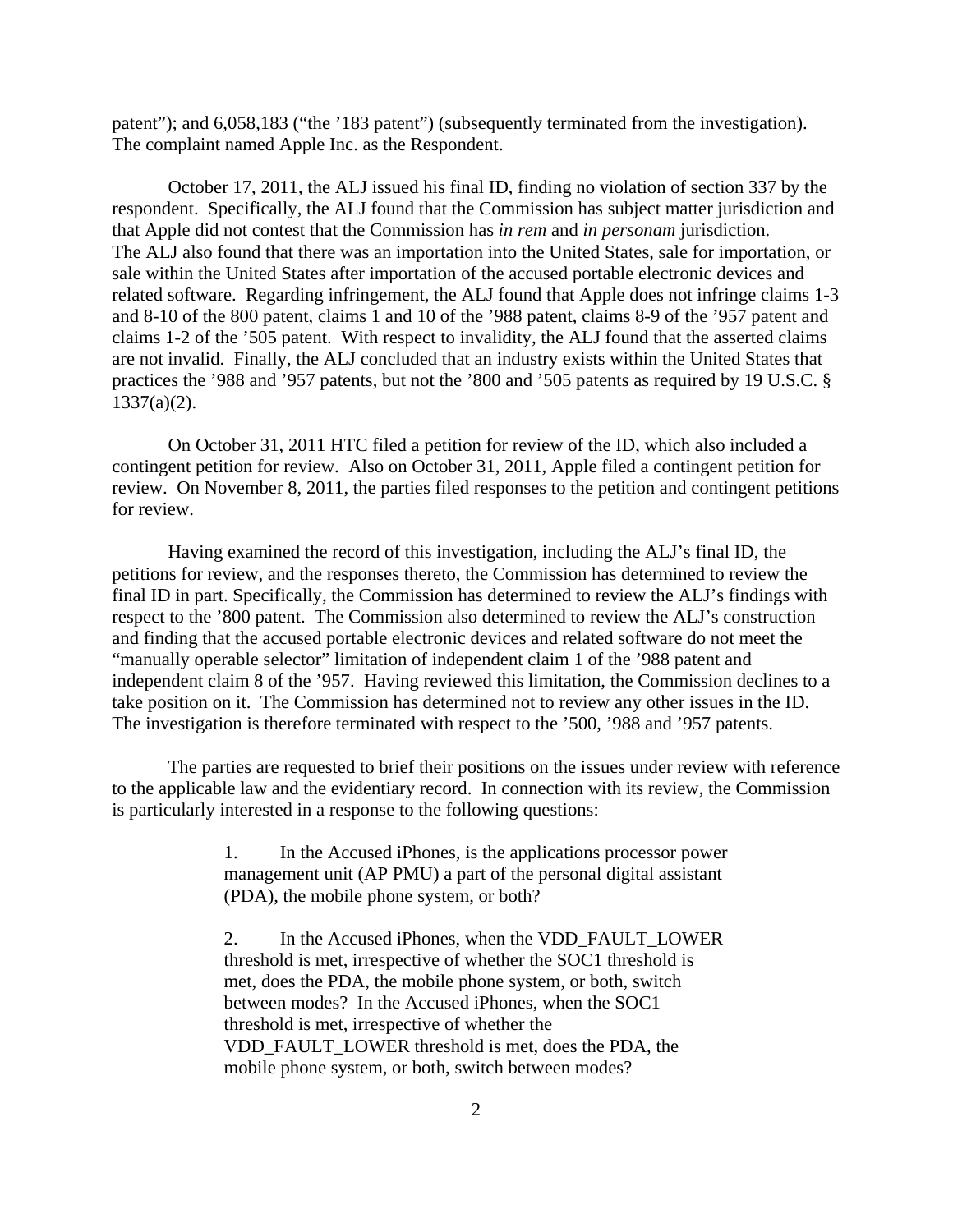3. Do the claims, specification, or prosecution history require that only one of the systems (*i.e.,* either the mobile phone system or PDA) power off when each of the thresholds is met?

4. Are there separate thresholds in HTC's domestic industry products that result in the mobile phone system turning off separately from the PDA? If the mobile phone and PDA systems turn off simultaneously, is there record evidence proving that the thresholds are separately set to the same limits?

5. Is claim 1 of the '800 patent anticipated by the Qualcomm pdQ device? Please explain where each element is present in the pdQ device.

6. Do the Accused iPhones meet the "switching the mobile phone system from standby mode to sleep mode when the mobile phone system has been idle for a first period of time" limitation of claim 1 of the '800 patent?<sup>1</sup>

7. Do the HTC domestic industry products meet the "switching the mobile phone system from standby mode to sleep mode when the mobile phone system has been idle for a first period of time" limitation of claim 1 of the '800 patent?

8. Do the Accused iPhones meet the "switching the PDA system from normal mode to sleep mode when the PDA system has been idle for a second period of time" limitation of claim 1 of the '800 patent?

9. Although the Commission has determined to review the '800 patent in its entirety, can the parties respond to Apple's argument that, because HTC did not petition for review of the limitations of claim 1 of the '800 patent on which the ALJ made no findings concerning infringement, "HTC has therefore waived any argument on review that these claim limitations are present in the accused iPhones?" Respondent Apple Inc.'s Response to HTC's

 $\overline{a}$ 

<sup>1</sup> Questions 6 and 7 pertain to issues argued by the parties but not addressed in the ID. The Commission's rules of practice and procedure provide that the initial determination of the ALJ shall include ". . . conclusions and the reasons or bases therefor necessary for the disposition of all material issues of fact, law, or discretion presented in the record . . . ." 19 C.F.R. § 210.42(d). The Commission generally anticipates that the ALJs will adjudicate all issues presented in the record.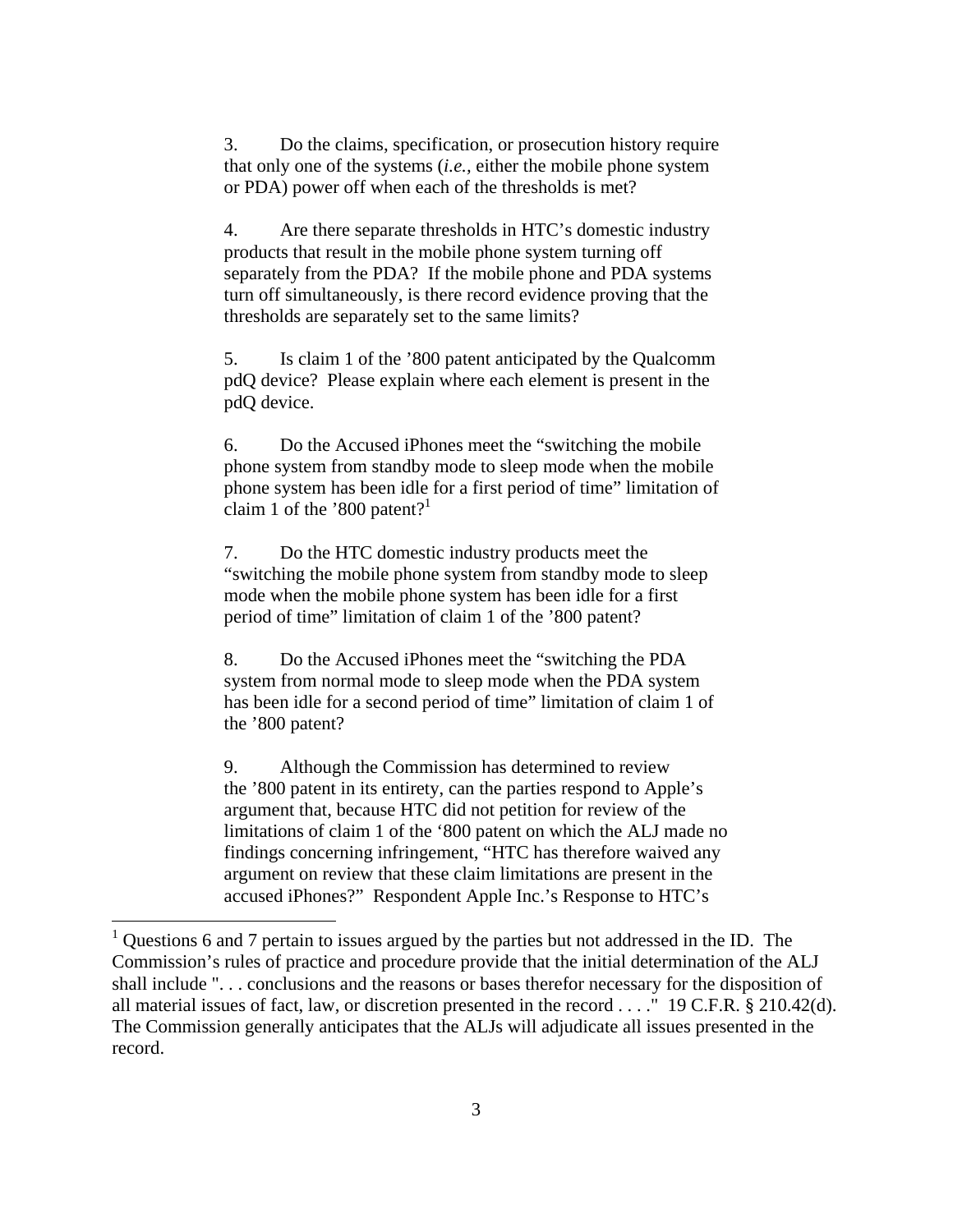Petition for Review of Initial Determination at 3. In your response, please reference any relevant Section 337 or Federal Circuit precedent.

In connection with the final disposition of this investigation, the Commission may (1) issue an order that could result in the exclusion of the subject articles from entry into the United States, and/or (2) issue one or more cease and desist orders that could result in the respondent(s) being required to cease and desist from engaging in unfair acts in the importation and sale of such articles. Accordingly, the Commission is interested in receiving written submissions that address the form of remedy, if any, that should be ordered. If a party seeks exclusion of an article from entry into the United States for purposes other than entry for consumption, the party should so indicate and provide information establishing that activities involving other types of entry either are adversely affecting it or likely to do so. For background, *see In the Matter of Certain Devices for Connecting Computers via Telephone Lines*, Inv. No. 337-TA-360, USITC Pub. No. 2843 (December 1994) (Commission Opinion).

If the Commission contemplates some form of remedy, it must consider the effects of that remedy upon the public interest. The factors the Commission will consider include the effect that an exclusion order and/or cease and desist orders would have on (1) the public health and welfare, (2) competitive conditions in the U.S. economy, (3) U.S. production of articles that are like or directly competitive with those that are subject to investigation, and (4) U.S. consumers. The Commission is therefore interested in receiving written submissions that address the aforementioned public interest factors in the context of this investigation. If the Commission orders some form of remedy, the U.S. Trade Representative, as delegated by the President, has 60 days to approve or disapprove the Commission's action. *See* Presidential Memorandum of July 21, 2005, 70 *Fed. Reg.* 43251 (July 26, 2005). During this period, the subject articles would be entitled to enter the United States under bond, in an amount determined by the Commission. The Commission is therefore interested in receiving submissions concerning the amount of the bond that should be imposed if a remedy is ordered.

**WRITTEN SUBMISSIONS**: The parties to the investigation are requested to file written submissions on the issues identified in this notice. Parties to the investigation, interested government agencies, and any other interested parties are encouraged to file written submissions on the issues of remedy, the public interest, and bonding. Such submissions should address the recommended determination by the ALJ on remedy and bonding. Complainant and OUII are also requested to submit proposed remedial orders for the Commission's consideration. Complainant is also requested to state the date that the '800 patent expires and the HTSUS numbers under which the accused products are imported. The written submissions and proposed remedial orders must be filed no later than close of business on Friday, December 30, 2011. Reply submissions must be filed no later than the close of business on Friday, January 6, 2012. No further submissions on these issues will be permitted unless otherwise ordered by the Commission. The page limit for the parties' initial submissions on the questions posed by the Commission is 50 pages. The parties reply submissions, if any, are limited to 25 pages.